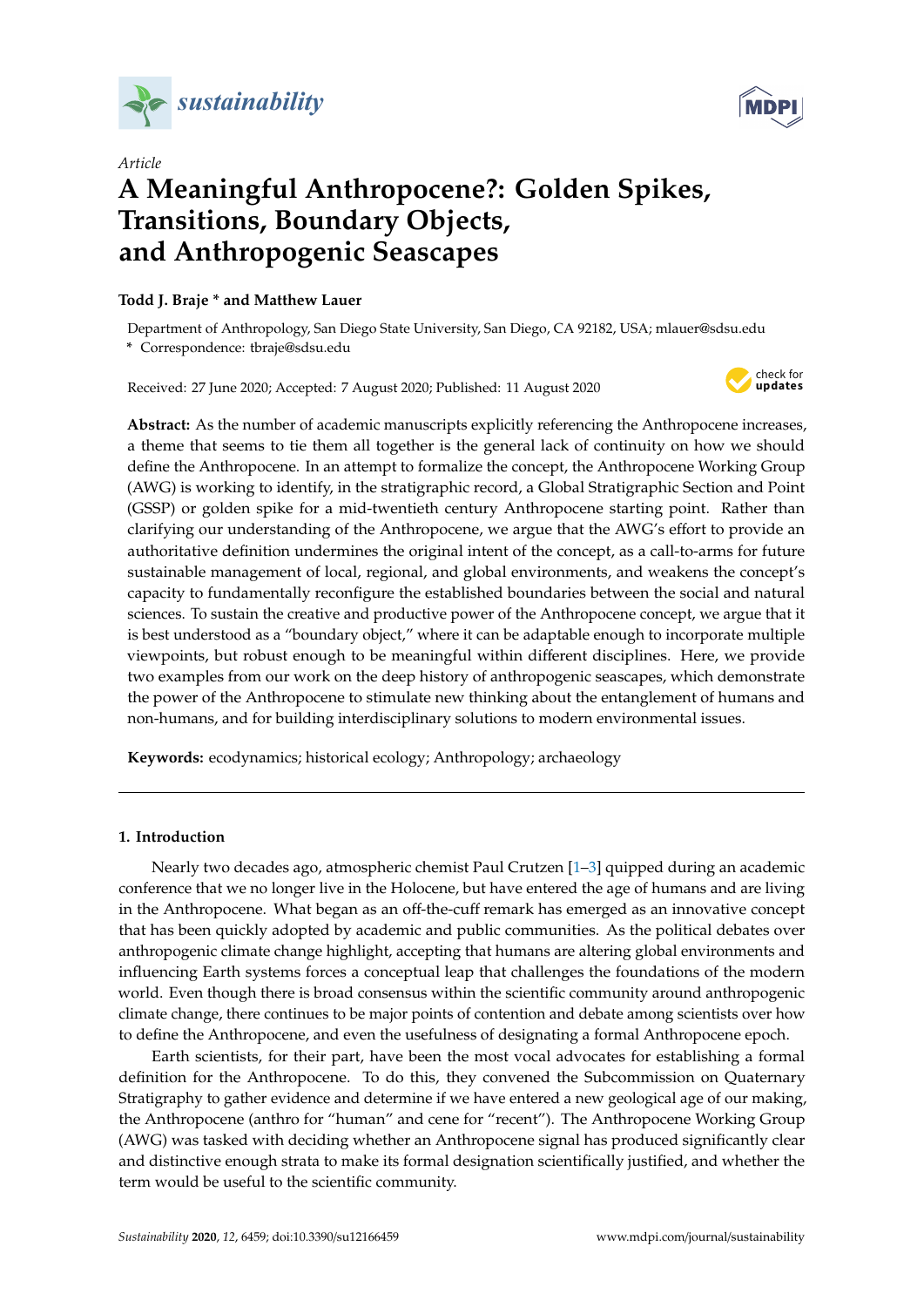Various members of the AWG have been especially prolific in their support of the concept and in the publication of proposed boundary markers, golden spikes, and hard rock criteria for designating the Anthropocene [\[4](#page-8-2)[–15\]](#page-9-0). These authors have proposed a wide range of Anthropocene markers, including species extinctions, atmospheric gas, plastics, radionuclide accumulations, exploding human populations, fresh water diversion, landscape clearance and transformation, declining natural resources, and more. What these markers have in common is a post-Industrial Revolution (largely mid-twentieth century) start date, which the AWG and others have designated as "the Great Acceleration" [\[16](#page-9-1)[–19\]](#page-9-2).

This work, however, has sparked tremendous and wide-ranging debate that has gained momentum in recent years. Some have called for the rejection of an Anthropocene altogether [\[20–](#page-9-3)[23\]](#page-9-4), while others have proposed alternative terminology such as the "Capitalocene" or "Platationcene" to emphasize the social, economic, and moral dimensions of our current epoch [\[24–](#page-9-5)[26\]](#page-9-6). The AWG argues that these "anthropocenes" discussed by non-geoscientists are fundamentally different concepts than their "Anthropocene" (lower-case versus upper-case), which is intended to be a formally designated unit of the geological time scale that must have a fixed point in time and be tied to hard rock stratigraphy or a golden spike [\[15\]](#page-9-0) (p. 219). Debates over the Anthropocene, according to the AWG, should focus on the concept's "stratigraphic reality and distinctiveness", following traditions in the geosciences [\[15\]](#page-9-0) (p. 219). A determination hinges, according to AWG's framing of the Anthropocene, on whether there has been a change in the Earth system sufficiently large enough and sharply enough defined to produce a distinct body of strata where natural geologic processes end and human-dominated strata begin. It is this kind of rigorous and precisely defined upper-case Anthropocene definition that, according to the AWG, will enable consistency in communication and a stable meaning. One danger of an approach framed as such is that there is little room or need for Anthropocene debates outside of the geoscientific community. The message is that, even though the "Anthropocene" suggests that humans are now a force of nature in the geological sense, its designation is the purview of Earth scientists, and they have the tools and techniques to provide a privileged, evidenced-based definition. Further complicating the debate is work by a variety of geoscientists showing the deep antiquity of human–natural entanglements that extend back millennia [\[27](#page-9-7)[,28\]](#page-9-8).

Thus, the Anthropocene, despite its common usage in academic publications and popular discourse, seems to divide and fracture the scientific community, across and within disciplines, while simultaneously unifying it around a common theme. There seems little chance of reaching a trans-disciplinary scientific consensus when the Anthropocene is being framed and defined differently across disciplinary boundaries. Despite these academic debates, the broader community of academics, policy makers, and concerned citizens seems to find value in recognizing that the relationship between humans and the biosphere has taken on new, and potentially, ruinous dimensions.

Here, we argue that the productive nature of the Anthropocene concept is that it attracts disciplines into dialogue, and rubs them together in ways that spawn innovative thinking. In many ways, the Anthropocene is a classic "boundary object," in that it is ambiguous, yet robust [\[29\]](#page-9-9). Below, we investigate how the Anthropocene illuminates previously undetected social-ecological dynamics by offering two examples from our own research, namely: one from California exploring the long history of red abalone (*Haliotis rufescens*) fishing and anthropogenic seascapes, and one from the Pacific Islands involving the sustainability of tropical coral reef seascapes. Our case studies demonstrate how the Anthropocene concept stimulates new lines of inquiry into the long, discontinuous, and complicated distribution and redistribution of human and non-human agencies; necessitates trans-disciplinary research agendas; and facilitates the communication of political and environmental management messages to the public.

#### **2. An Anthropocene of Red Abalone Shellfishing**

The story of California red abalone fishing offers critical lessons on the importance of time, history, human–environmental ecodynamics, and modern management in the Anthropocene. The Pacific red abalone fishery was once a thriving part of the California economy, with commercial and sport landings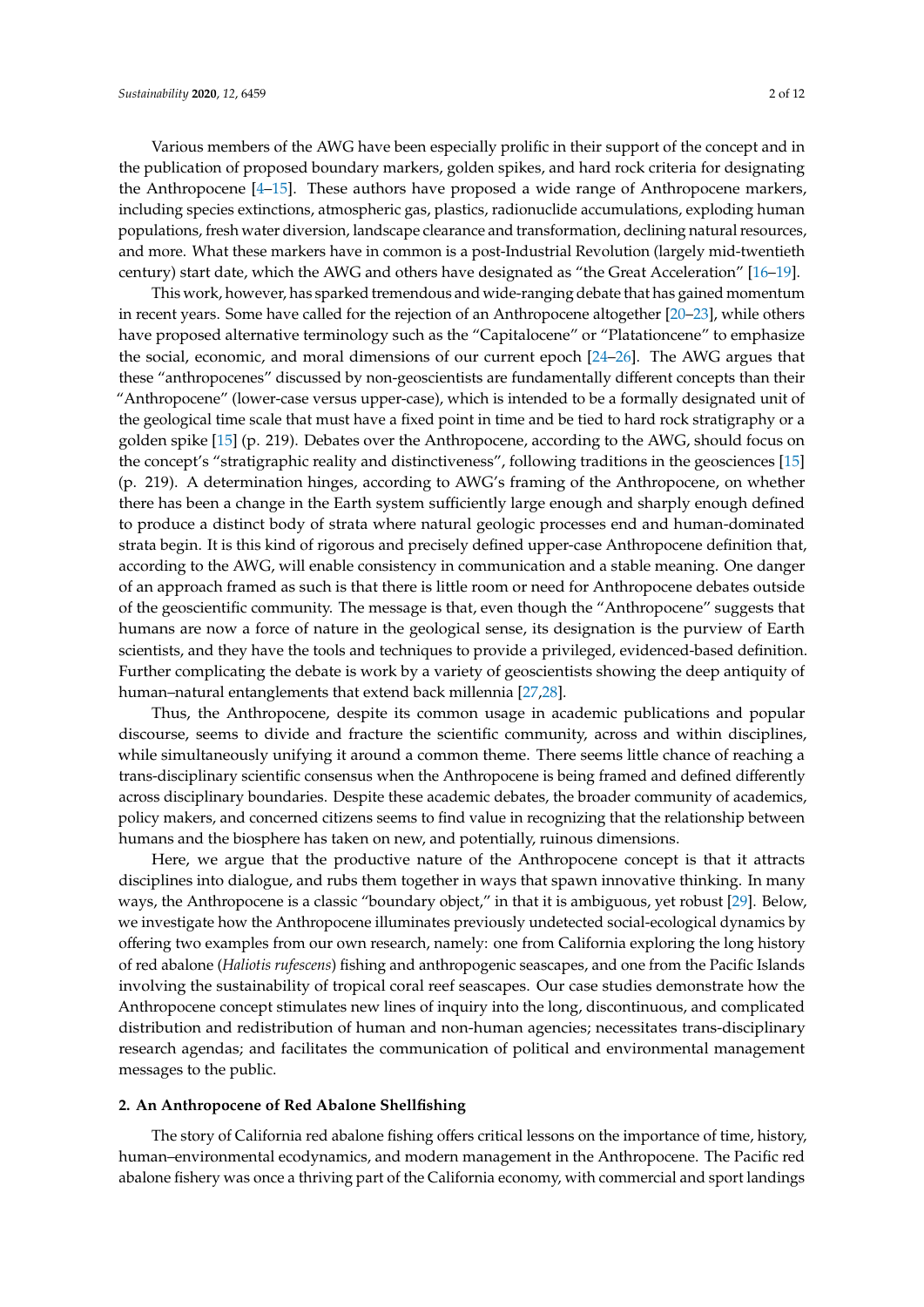peaking in the late 1950s. By the 1970s and 1980s, however, serial overfishing, increased competition with expanding sea otter (*Enhydra lutris*) populations, and the appearance of Withering Syndrome (a deadly bacterial disease) took a dramatic toll on red (and other) abalone populations. A moratorium was placed on all red abalone fishing in 1997 south of the San Francisco Bay, leaving open only a highly regulated sport fishery in northern California. Red abalone was the last of California's abalone species to be closed to commercial and sport exploitation, as a moratorium had been placed on black (*H. cracherodii*), green (*H. fulgens*), pink (*H. corregata*), and white (*H. sorenseni*) abalone by the California Fish and Game Commission in the early 1990s [\[30,](#page-9-10)[31\]](#page-9-11). Beginning only ~160 years ago with immigrant Chinese fishermen, the commercial harvest of abalone has evaporated in California, and the outlook for species' survival in the wild is abysmal [\[32\]](#page-9-12). Despite careful management and monitoring and nearly two decades of fishery closures, there have been little to no signs of improvement for most of California's abalone. Contrast this with the Native American harvest, which was intensive and continuous for at least 12,000 years [\[33\]](#page-9-13).

Red abalone, however, may be the one bright spot for the recovery and management of the California abalone fishery. Unlike other California abalone species, such as whites, red abalone have expanded their numbers and range across much of coastal southern California, especially the Northern Channel Islands. San Miguel Island, the western-most of the Northern Channel Islands, has seen promising increases in red abalone densities, likely spurred by the strong upwelling and cold-water influx that made San Miguel Island red abalone the focus of commercial and recreational harvests before the 1997 closure. Commercial divers have argued for over a decade, citing an amendment of the California Abalone Recovery and Management Plan that allows for experimental harvests before stocks are fully recovered, that the California Department of Fish and Game (CDFG) should open a small test fishery along San Miguel Island. Debates over the feasibility of this proposal continue, and are entangled with deliberations over the reintroduction and expansion of sea otter populations. Traditionally, these debates have centered on understanding "A"nthropocene systems (human–environmental ecodynamics over the last half century), and the recovery and future management of California abalone can be accomplished by marine biologists and resource managers employing modern ecological data.

When the deeper history of red abalone fishing in southern California is considered, the processes that reconfigure and recombine human and non-human agencies over time are exposed. Combined archaeological, paleoecological, historical, and modern catch data demonstrate that the availability of red abalone has been discontinuous across the Santa Barbara Channel over deep time [\[34\]](#page-9-14). For millennia, red and other abalone were an important component of Native American hunting–gathering–fishing economies, along with other shellfish species, such as California mussels (*Mytilus californianus*) and sea urchins (*Strongylocentrotus* spp.) [\[33\]](#page-9-13). Shellfishing productivity was enhanced, despite intensive human predation pressure, by the anthropogenic restructuring of marine foodwebs, where humans replaced sea otters as the top shellfish predators (Figure [1\)](#page-3-0). Archaeological and paleoecological data suggest that beginning approximately 8000 years ago, Native American hunters reduced sea otter populations in local watersheds, intentionally or unintentionally either through direct hunting or competitive exclusion, which resulted in exceptionally productive red abalone (and other shellfish) communities [\[35\]](#page-10-0). This pattern was especially true on San Miguel Island, where red abalone were available for millennia, regardless of fluctuations in the local water temperatures. Red abalone was only abundant on the other islands during optimal climatic conditions when sea surface temperatures were colder than normal along the channel [\[34\]](#page-9-14). This novel, human–ecological system was in place throughout much of the Native American occupation, until sea otters were extirpated from the Santa Barbara Channel during the historical fur trade in the 19th century [\[36\]](#page-10-1).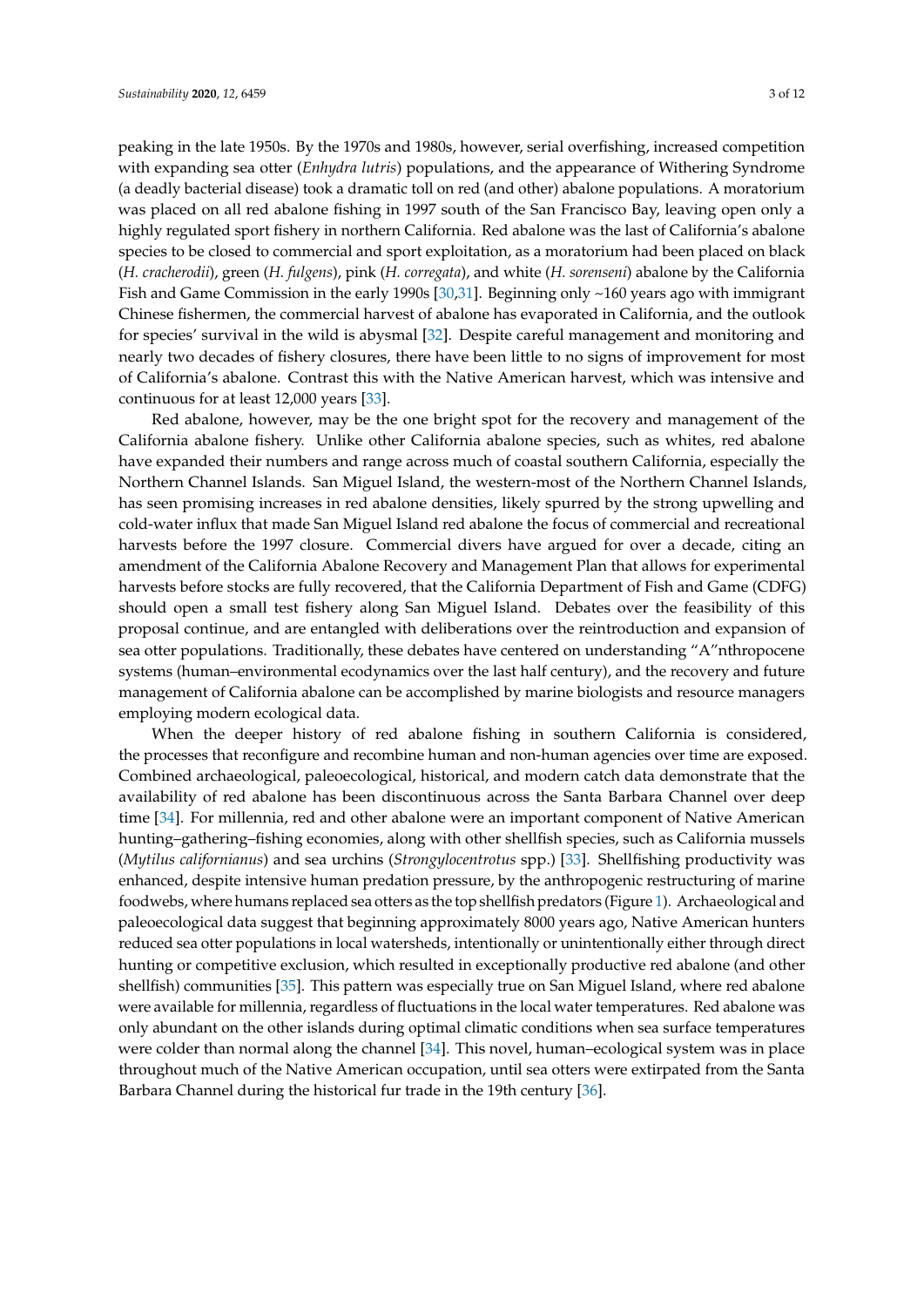<span id="page-3-0"></span>

**Figure 1.** Simplified model of an ancient southern California kelp forest food web showing changes **Figure 1.** Simplified model of an ancient southern California kelp forest food web showing changes after the arrival of Native Americans. The food web on left depicts the ancient kelp–abalone–otter after the arrival of Native Americans. The food web on left depicts the ancient kelp–abalone–otter relationship prior to human arrival. The food web on right depicts the changes after human pressure relationship prior to human arrival. The food web on right depicts the changes after human pressure on sea otters intensified, reducing their predation pressure on red abalone and other shellfish, creating on sea otters intensified, reducing their predation pressure on red abalone and other shellfish, creating a novel human–natural system that was in place until historical times. Note: solid arrows represent a novel human–natural system that was in place until historical times. Note: solid arrows represent strong interactions, and dashed arrows represent weak interactions. strong interactions, and dashed arrows represent weak interactions.

The modern implications of these findings are vital for the continued survival of red abalone in The modern implications of these findings are vital for the continued survival of red abalone in the wild and for the potential reestablishment of a California fishery. For at least 8000 years, the the wild and for the potential reestablishment of a California fishery. For at least 8000 years, the waters surrounding San Miguel Island maintained intensive red abalone fisheries and were a critical habitat for larval production and recruitment, which fed the larger Santa Barbara Channel during optimal sea surface temperatures [\[34\]](#page-9-14). With the closure of sport and commercial fishing since 1997, we would expect the first signs of red abalone rebound along the Santa Barbara Channel to occur in San Miguel Island waters. A better test of the channel-wide health and recovery of red abalone is their re-population along island shorelines to the east, where ancient fisheries flourished during optimal climatic conditions, and the modern fishery was robust but less productive than in San Miguel Island waters.

The lesson for the Anthropocene future of the southern California kelp forest ecosystems is that a The lesson for the Anthropocene future of the southern California kelp forest ecosystems is that sustainable red abalone fishery and the recovery of sea otters may be able to co-exist, if we use the deep past as our guide. The goal should not be to for a "natural" system that disconnects human agency from<br>Past as our guide. The goal should not be to for a "natural" system that disconnects human agency from ecosystems. Rather, the long history of abalone fishing on the Channel Islands tells us that red abalone populations must be fully recovered, and sea otter populations must be reintroduced and controlled,<br> recreating a human–ecological state that began at least 8000 years ago [\[37\]](#page-10-2). For millennia, the Northern Channel Islands can be characterized as a kelp–otter–abalone–human entanglement where the effects of each of these agents have dynamically shifted through time. Understanding these human and non-human processes are vital for effectively restoring and managing the contemporary ecosystem.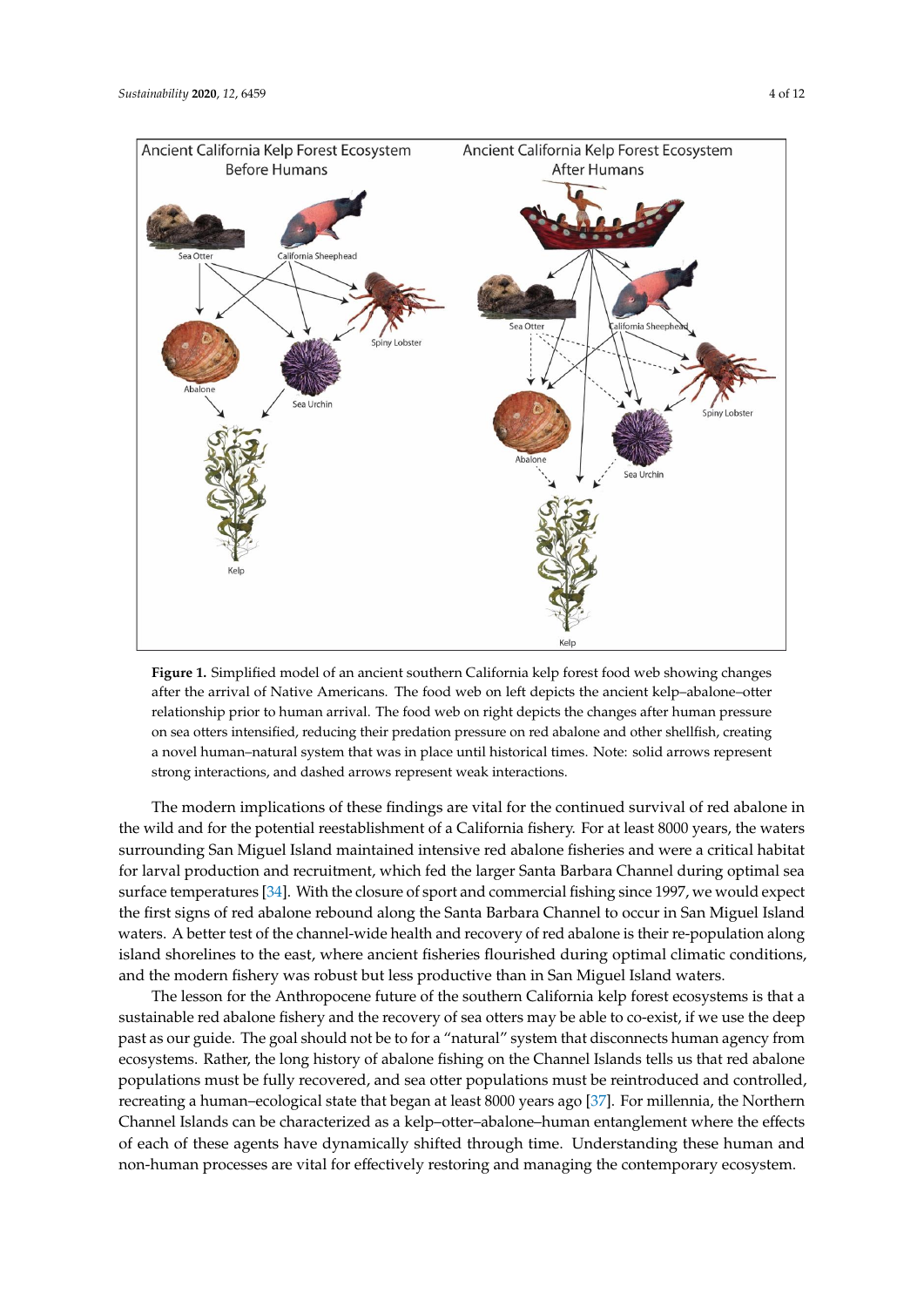### **3. Managing Anthropocene Coral Reef Fisheries in Polynesia**

Coral reefs represent some of most the complex and iconic of all ecosystems, yet they may be the first to be fundamentally transformed in the Anthropocene. Under current oceanic temperatures, coral reefs are transforming rapidly into novel ecosystems [\[38\]](#page-10-3). The 2017 mass coral bleaching of the Great Barrier Reef, for example, is expected to permanently shift the assemblage structure towards faster growing corals, the long-term effects of which are still unknown. Moreover, the frequency and intensity of bleaching is reaching a point where corals cannot recover to a mature state [\[39\]](#page-10-4). Even if we achieve the Paris agreement goal of maintaining sea-surface temperatures below a 2 ◦C increase, future coral reefs will be fundamentally altered from their Holocene state.

Changes to coral reefs are beginning to be felt by millions of coastal dwelling people who depend on them for their income, food, and cultural identities. In the Pacific region in particular, island people have interrelated with coral reefs for thousands of years for both food harvesting and cosmological inspiration. Islanders do not pit themselves against their marine environments or consider themselves outside of it. Their cosmologies consider corals, reef fish, families, chiefs, land, coastal streams, personal identity, and island mountains as intermixed. In Hawaii, for example, there were all-inclusive territorial units known as "ahupuha'a" [\[40\]](#page-10-5), while in French Polynesia they were known as "fenua" [\[41\]](#page-10-6). In many Pacific Island contexts, however, colonialism precipitated an ecological–cosmological collapse of these territorial units. In their place, local resource exploitation has increased, and more recent climate change-induced ocean warming has accelerated the transformation of Anthropocene reefs into novel joint human–ecological systems [\[42\]](#page-10-7). As a result, effective site-specific management is paramount as both local livelihoods and reefs transform.

The coral reefs around the island of Moorea in French Polynesia present a microcosm of these Anthropocene colonial, ecological, cultural processes. This high volcanic island with a circumference of 60 km has barrier reefs, roughly one kilometer from the shore, that encircle a 29 km<sup>2</sup> coral reef–lagoon ecosystem. Located 25 km northwest of Tahiti, Moorea is densely populated with 17,000 people, has a disruptive colonial history, and has a number of major stakeholders who use or who have a vested interest in the lagoon. They include large hotel conglomerates, tourists, multiple conservation non-governmental organizations (NGOs), and two of the world's most important centers of coral reef research. Moreover, nearly 80% of Moorean households regularly fish the lagoon, for economic, food security, and cultural reasons [\[43,](#page-10-8)[44\]](#page-10-9). The cooking, sharing, and eating of fresh lagoon fish is a fundamental expression of Polynesian identity. Notwithstanding, there is widespread acknowledgement and concern among the populace that the coral reef fishery is less productive than in the past.

Compounding the increasing fishing pressure, Moorea's reefs have experienced a number of climate change-related perturbations over the past decade, including a large hurricane, a crown of thorns seastar (COTS) outbreak, and a bleaching event, resulting in a steady transformation of the island coral reef assemblage [\[45\]](#page-10-10). The 2010 COTS outbreak, in fact, reduced coral cover on the outer reef slope from 95% to 5% [\[46\]](#page-10-11). The reefs, however, have so far shown resilience, and coral coverage has returned to pre-disturbance levels.

One promising strategy for the Anthropocene management of coral reefs in contexts like Moorea is known as adaptive co-management [\[47,](#page-10-12)[48\]](#page-10-13). The central focus of this approach involves careful monitoring of resource conditions and then adaptation of the management strategies (e.g., gear use, size limits, and location of no-take zones) as resource conditions change. Rather than assuming that coral reef dynamics are known, adaptive management rests on the uncertainty principle, where surprise, non-linearity, and unknown tipping points are expected and managed rather than suppressed.

In addition to adaptively altering management, this strategy also involves joint governance among all vested stakeholders, as well as collaborative resource monitoring and knowledge production. Considering the magnitude and rate of Anthropocene change occurring to coral reefs, resource monitoring and governance must necessarily involve local resource users, scientists, policymakers, and conservation practitioners. It is by drawing on the knowledge and insights of all of the vested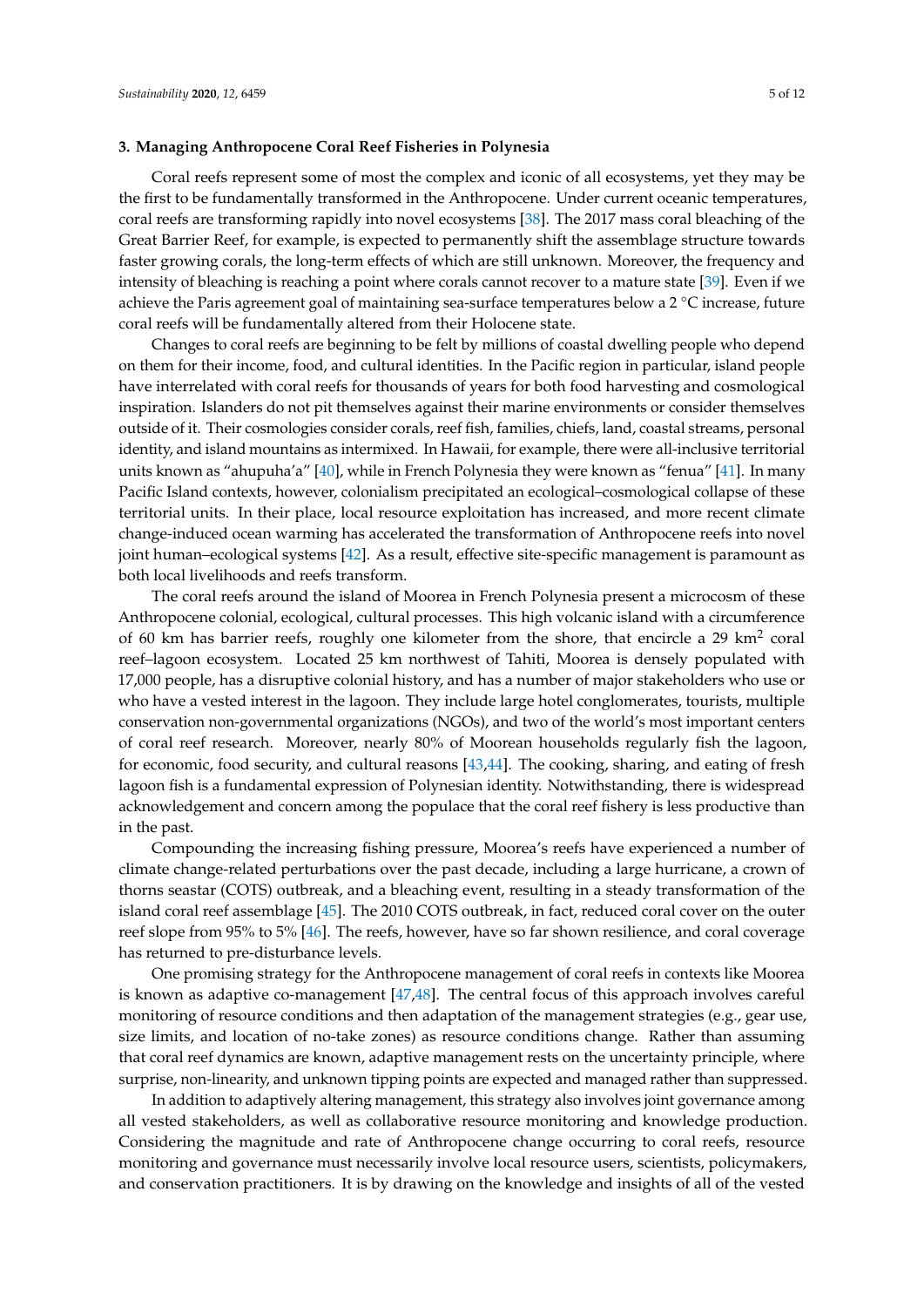stakeholders that we have the best chance to grasp the changes to coral reefs and the communities that depend on them, as well as to devise iterative solutions to navigate through them [\[49\]](#page-10-14). New symmetrical approaches to knowledge, such as "bridging knowledge" and "citizen science", emphasize this style of open collaborative frameworks of knowledge production, where knowledge space is provided for multiple framings of problems, and possible solutions are assumed to be valid and jointly evaluated [\[50\]](#page-10-15). This process, however, is not assumed to be void of political positioning and contestation. Anthropocene research assumes that politics are an inherent and critical dimension of knowledge production, as stakeholders vie to influence decision makers. Moreover, some of the ontological suppositions of different stakeholder groups, especially in non-Western contexts like the Pacific Islands, may be incommensurable, and pose challenges for effective blending or meaningful co-production.

On Moorea, the management regime is shifting towards adaptive co-management [\[43,](#page-10-8)[51\]](#page-10-16). To address the marine resource challenges on the island, a management regime known as Plan de Gestion d'Espace Maritime (PGEM) was established in 2004. In many ways, PGEM was conceived based on the principles of the "Holocene" coral reef management (Table [1\)](#page-5-0); it emphasized biodiversity conservation over sustainable use, implemented rigid management rules (most notably the establishment of eight no-takes zones), decision making and governance were top-down, and scientific knowledge was privileged over all other forms of knowledge and understanding. The outcome of the initial PGEM project was turmoil and discontent among fishers who felt that their interests were not heard and that they were being disenfranchised from the lagoon. Moreover, several years after being established, marine science monitoring revealed little increase in fish stocks within the reserves, suggesting that compliance with PGEM was low. With PGEM struggling both ecologically and socially, a revision process began in 2016, and, although not yet finalized, it appears to be adhering more closely to the principles of Anthropocene-era adaptive co-management [\[43\]](#page-10-8).

<span id="page-5-0"></span>

| <b>Holocene Coral Reef Conservation</b><br>and Management                                | <b>Anthropocene Coral Reef Conservation</b><br>and Management                              |
|------------------------------------------------------------------------------------------|--------------------------------------------------------------------------------------------|
| Privilege biodiversity conservation                                                      | Manage for joint human-ecological wellbeing                                                |
| Rigid and goal-oriented                                                                  | Adaptive and process-oriented                                                              |
| Emphasize marine protected areas free of humans                                          | Emphasize mix of managed fishing/harvesting areas<br>and temporary, shifting no-take zones |
| Assumed predictably of social-ecological dynamics                                        | Assumed uncertainty of social-ecological dynamics                                          |
| Top-down governance                                                                      | Shared stakeholder governance                                                              |
| Knowledge of western scientists privileged                                               | Knowledges approached symmetrically                                                        |
| Knowledge production is black boxed                                                      | Knowledge production is open and deliberated                                               |
| Political contestation is detrimental and should be<br>avoided or suppressed             | Political contestation is inherent and is managed                                          |
| Impose foreign management strategies and reject<br>traditional or non-Western strategies | Repurpose traditional strategies and mix with the<br>contemporary strategies               |

**Table 1.** Comparison of coral reef management principles during the Holocene and the Anthropocene.

One of the most challenging obstacles for more effective management is acute distrust between the scientific community and local fishers. Fishers perceive that the research centers on the island are extensions of post-colonial power, while many researchers assume that fishing communities are incapable of effective management and are too politicized. To overcome this, an effort is underway to bring fishers into the research centers, and to collaboratively research, monitor, and produce knowledge about the lagoon by drawing from both scientific and local knowledge. During these interactions, politics are not avoided, they are expected. Holocene management idealizes a decision-making space that is free of political positioning, where it is assumed that all actors can equally have a voice and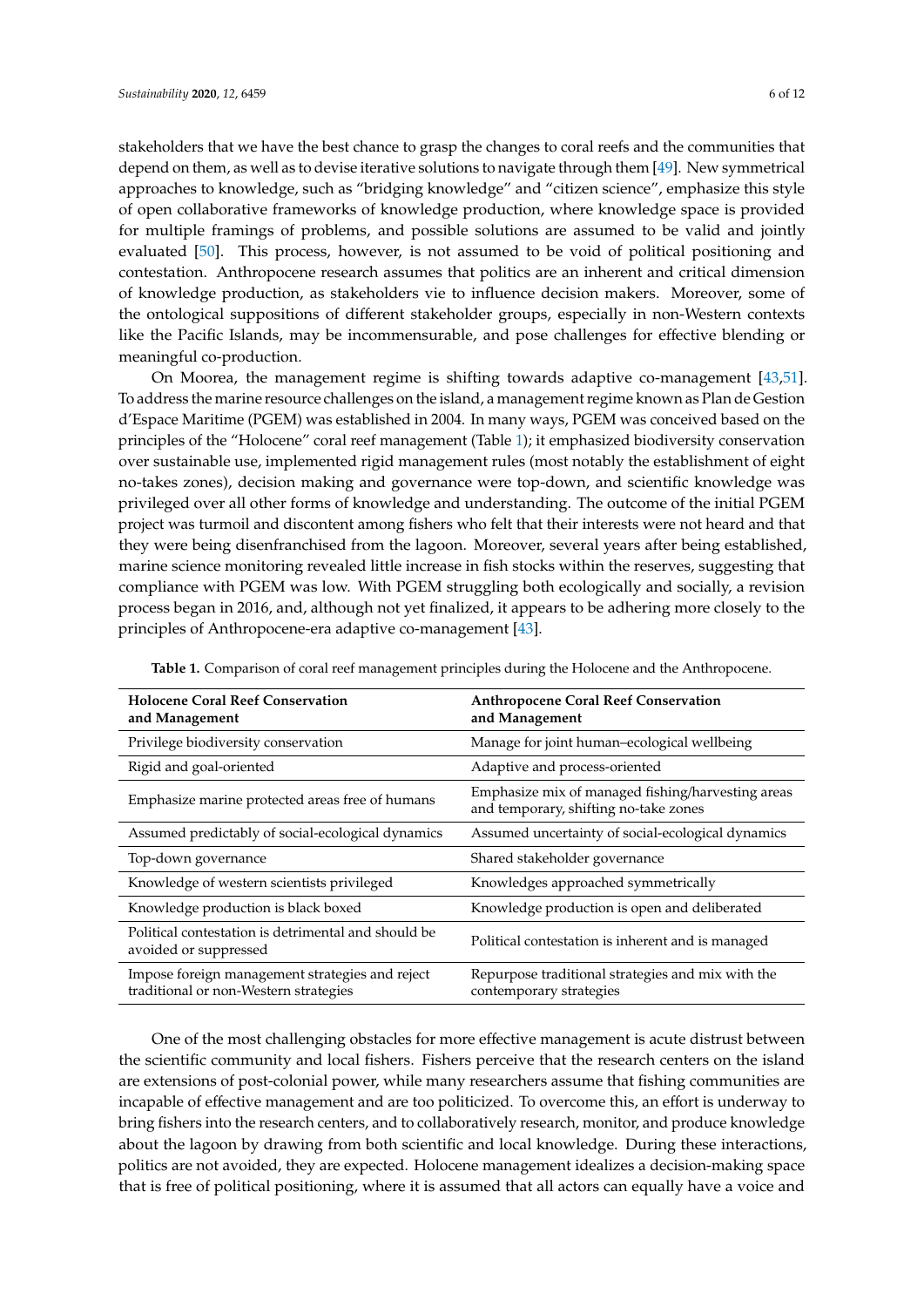contribute. Rather than attempting to eliminate power contestations and seek an apolitical space, anthropocene management assumes that all actors speak from a certain position (e.g., race, gender, or other structural inequalities), and attempts to make these positions explicit. This opens the possibility that strategies to address, manage, and potentially ameliorate power differences will emerge. Of course, Anthropocene era adaptive co-management is not a panacea, but because it is built around principles that do not neatly partition the social, political, or cosmological from the ecological, nor are certain kinds of knowledge production privileged over others, pathways to assemble mutually beneficial interrelatings become more achievable.

## **4. Nature, Culture, and the Anthropocene**

These studies highlight how traditional lines of inquiry in the biological and social sciences that meticulously partition biophysical domains from social or cultural ones stifle our understanding of the key dynamics of these systems. Yet, much of the current debate over the Anthropocene centers around arguments that pursue either naturalistic definitions and explanations or sociological ones. The geoscience community, for example, searches for suitable global signals of human agency in stratigraphic records [\[15\]](#page-9-0). Where "natural" history was once the only player, humans are now agents of geological change.

Despite the centrality of humans in creating Anthropocene rocks, the AWG's descriptions tell us very little about the world or biophysical entities jointly constituted through human/non-human processes [\[52\]](#page-10-17). To explain the materiality of novel Anthropocene substances, such as radionuclides [\[53\]](#page-10-18), plastiglomerates [\[54\]](#page-10-19), or over 200 new Anthropocene minerals [\[55\]](#page-10-20), many geologists explicitly express their bafflement when they put quotation marks around these types of "stone", or describe the minerals as "mineral-like compounds" or "human-mediated mineral-like compounds." In fact, Anthropocene minerals are not even formally recognized, as they do not adhere to their definition of a mineral, namely "a naturally occurring solid that has been formed by geological processes"  $[55]$  (p. 4). Because of geologists' classic line of inquiry to focus on identifying the boundary between humans and the natural, their objects of study, stones or minerals, are rendered anomalous and are no longer empirically describable as stones or minerals, but instead are human-made entities. Rocks can either be natural or human-made, but not both.

In much the same way, successfully protecting, restoring, and rebuilding red abalone fisheries in California requires an understanding of the joint human–biophysical processes that shaped the fishery for millennia. Rather than attempting to parse out natural or social drivers of ecosystem change, we must understand and describe the California abalone fishery as deeply intertwined systems that can never be successfully managed by pulling them apart.

Crutzen (one of the original Anthropocene authors) and Schwägerl succinctly express their adherence to the culture/nature dichotomy when they state that "(i)t's no longer us against 'Nature'. Instead, it's we who decide what nature is and what it will be" [\[56\]](#page-10-21). Their "A"nthropocene, then, redefines nature as a human enterprise, as if we have control over the planetary-level forces we have unleashed. Natural geological forces have crossed the threshold in the Anthropocene, and now geology is "human-dominated." We highlight this not to suggest that their framework should be rejected, but rather to point out that their approach does not deserve a privileged position of explanation, signaled by their insistence on the upper-case "A" of the Anthropocene over the so-called "anthropocenes." A formal "A"nthropocene definition with an associated GSSP or golden spike can be an important and valuable tool for the geosciences, but one that should not limit the broader uses of the "a"nthropocene concept.

On the other hand, advocates, mainly social scientists, of those "anthropocenes", push back against the AWG's Anthropocene concept by arguing that we have entered a thoroughly anthropocentric world structured not by some generic "anthropos", but instead a specific economic and political system—capitalism. For this reason, scholars argue that the current epoch is more accurately described as a "Capitalocene" or "Plantationocene", rather than an Anthropocene [\[24](#page-9-5)[–26\]](#page-9-6). The Capitalocene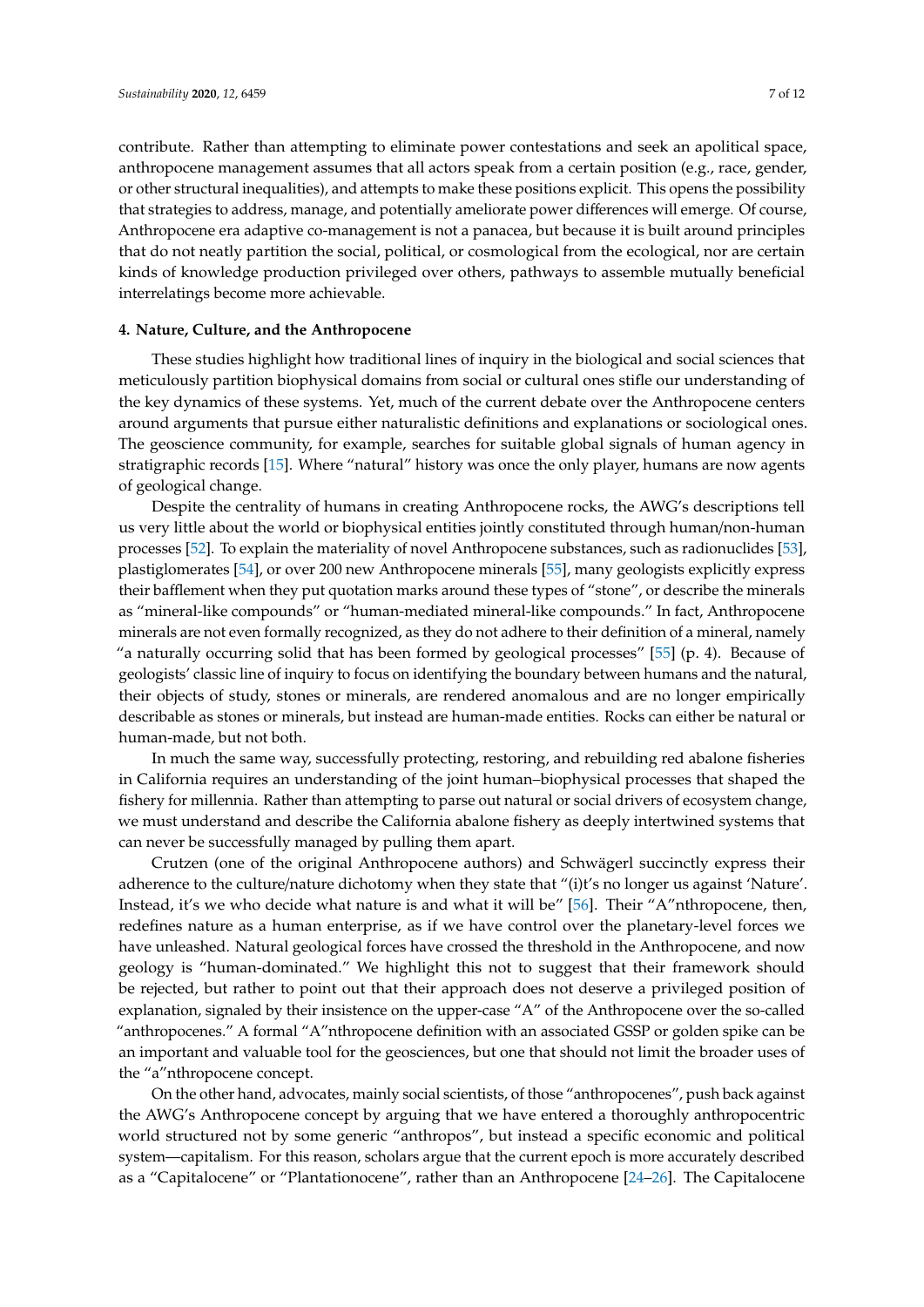concept, in particular, rightly focuses attention on the linkages between the rise of industrial capitalism and the rapidly expanded scale of human impact on planetary systems. Capitalism, however, can no longer be described without bumping into those non-human processes that were previously cordoned off as aspects of the "natural" world. When describing coral reef fisheries, for example, there are no neat dividing lines between human–virus infected coral, fish behavior, ciguatera fish toxicity, the rise of highly efficient fishing gear, fertilizer driven nutrient rich stream run-off, thermal stress on corals, profits made through the live-reef fish trade, and the implications of increasing global seafood consumption. In the same way that the AWG has trouble conceptualizing how human agents and geology jointly brought into existence Anthropocene rocks, advocates of the Capitalocene have trouble describing how non-human agents and capitalism jointly brought into existence contemporary coral reef fisheries.

Even though the notion of the Capitalocene correctly narrows the generic "anthropos" of the Anthropocene to focus attention on the fundamental role that capitalism and the elites have played in the current environmental crisis, it backgrounds the deeper point, that no single group of actors is exclusively responsible for the Anthropocene era. Even if the global elite have been the great beneficiaries of capitalism, their collective activities are not equivalent to a geologic force of nature. Rather, it was the industrial complex collectively (and increasingly the emerging economies of China and India) that constitute the force of nature that has altered the planet's chemistry. The planetary crisis cannot be reduced to capitalism, as, "unlike the crises of capitalism, there are no lifeboats for the rich and privileged" [\[57\]](#page-10-22) (p. 221). The 2017 mudslides that devastated Montecito, California, one of the wealthiest towns in the United States, is a case in point. Moreover, the low income service worker living in a sprawling American city who has no alternative to driving an automobile to work every day will insist that s/he is not responsible for melting the polar ice sheets and burning up tropical coral reefs.

#### **5. The Promise of the Anthropocene**

In the search for and debate over Anthropocene definitions, we risk losing out on the real power and promise of the concept. The key conceptual productivity of the Anthropocene label is that it enrolls scholars across the natural and social sciences to collaboratively pursue research projects, while simultaneously destabilizing their objects of inquiry. It reconfigures what geologists thought was a unified nature, by bringing humans back onto the stage while simultaneously transforming what the social scientists demarcated as social, by recognizing the intrusion of non-human entities. More broadly, it dissolves the idea that the human species is a unified agent of history. It is the disruptive force of the Anthropocene concept that should be embraced and recognized as its most important unifying and productive effect. The construction of an "Anthropocene" for Earth scientists and an "anthropocene" for everyone else, and the rise of concepts of like the Capitalocene or Plantationocene undermine the unifying power of the Anthropocene, as they attempt to resolve its fragmenting effect through a well-worn, but flawed natural/cultural dichotomy.

The grand challenge, opportunity, and promise of the Anthropocene is that accurately studying, describing, and responding requires an extremely diverse group of actors—interdisciplinary scientists, resource managers, politicians, artists, activists, amateurs, and professionals. This necessitates "cooperation—to create common understandings, to ensure reliability across domains and to gather information which retains its integrity across time, space and local contingencies" [\[29\]](#page-9-9) (p. 387). This does not mean, however, that scientific cooperation requires consensus [\[58](#page-10-23)[–60\]](#page-11-0).

As the Anthropocene concept has increasingly become interpreted more broadly across disciplines as a way of thinking about the current state of the world [\[15](#page-9-0)[,61,](#page-11-1)[62\]](#page-11-2), we suggest that the Anthropocene has become and should remain a "boundary object"—facilitating communication across disciplines by creating a shared vocabulary, and acknowledging that no one discipline has a privileged framework for describing the current epoch. Of course, the precise definition and understandings of the Anthropocene across diverse actors and disciplines is not necessarily shared. As is a common problem with boundary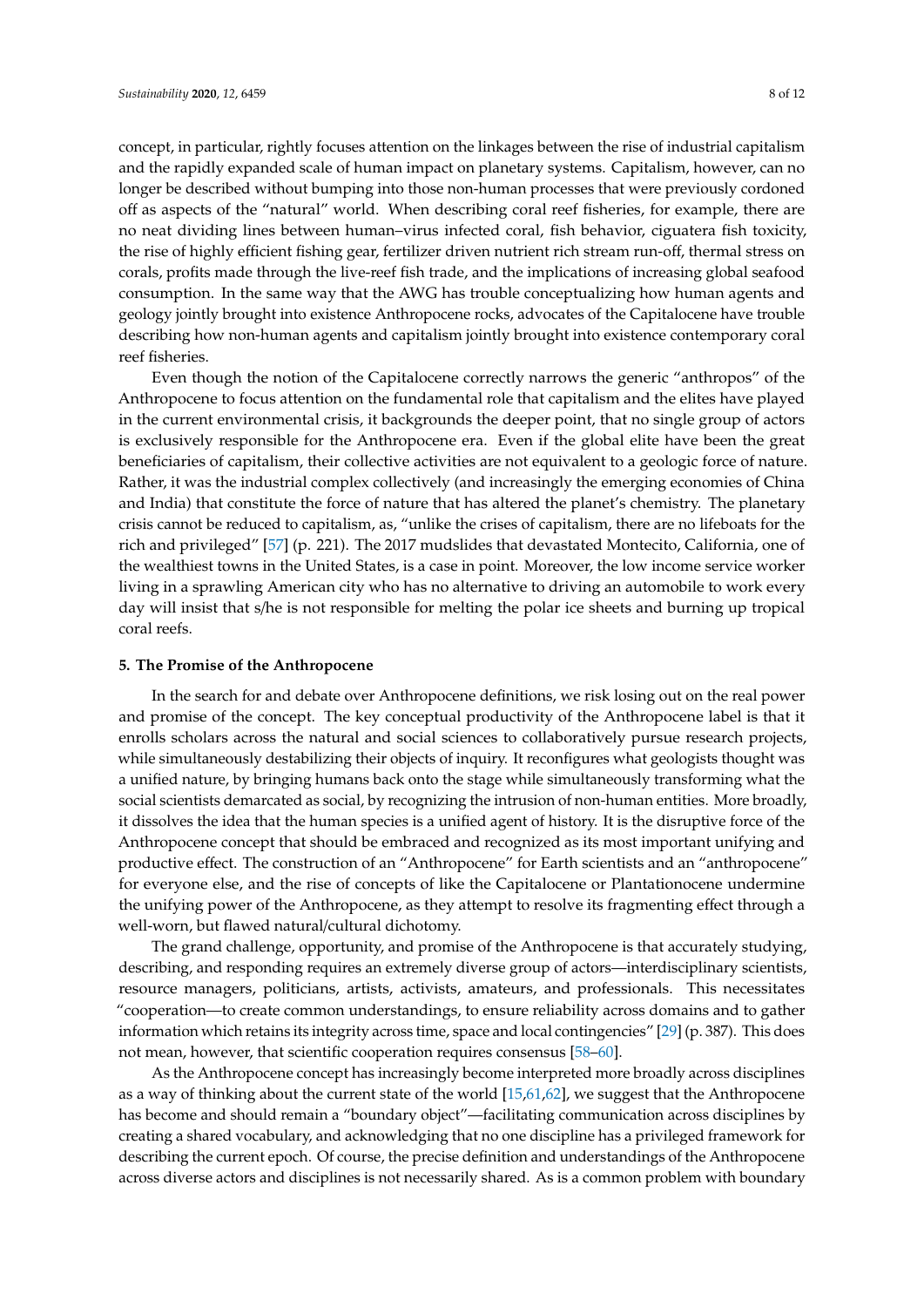anthropocene concept rather than its precision is why a wide spectrum of academic disciplines, from the humanities to the physical sciences, have found it a meaningful line of inquiry, even without consensus about the aims and interests. Anthropocene research has generated a space for critical communication, reflection, and articulation across scientific disciplines and the science community, the public, and policy makers [\[63](#page-11-3)[–65\]](#page-11-4). Acknowledging ambiguity also has the effect of acknowledging, rather than suppressing, the salience of politics and power inequities in shaping the future trajectories of social-ecological systems. This destabilizes the narratives and knowledge of privileged actors, and potentially opens space for oppressed or unrecognized modes of human or non-human knowing or being. By resisting encapsulation and assuming some fluidity, the Anthropocene term is able to enroll actors, while also compelling reflective deliberation and stimulating new thinking. This productive elusiveness stands to make the concept a continually successful socio-ecological gathering point for describing and understanding the proliferation of novel entities emerging at an ever-increasing pace, an understanding that may open up the possibility of developing future sustainable systems.

**Author Contributions:** Conceptualization, T.J.B. and M.L.; writing (original draft preparation), T.J.B. and M.L.; writing (review and editing), T.J.B. and M.L. Both of the authors have read and agreed to the published version of the manuscript.

**Funding:** This research was funded by the National Science Foundation, grant numbers BSE 1714704, OCE 1325554, and OCE 1325652.

**Acknowledgments:** We thank our research collaborators on the Northern Channel Islands and Moorea, and our home institution, San Diego State University, for their ongoing assistance and support. Special thanks to Giuseppe Bazan and Angelo Castrorao Barba for inviting us to be part of their Special Issue. We thank the three anonymous reviewers for their helpful feedback on an earlier version of our manuscript, and the editors and production team at *Sustainability* for their diligent work in the final production of our manuscript.

**Conflicts of Interest:** The authors declare no conflict of interest.

## **References**

- <span id="page-8-0"></span>1. Crutzen, P.J. Geology of mankind. *Nature* **2002**, *415*, 23. [\[CrossRef\]](http://dx.doi.org/10.1038/415023a) [\[PubMed\]](http://www.ncbi.nlm.nih.gov/pubmed/11780095)
- 2. Crutzen, P.J. The 'anthropocene'. *J. Phys. IV* **2002**, *12*, 1–5. [\[CrossRef\]](http://dx.doi.org/10.1051/jp4:20020447)
- <span id="page-8-1"></span>3. Crutzen, P.J.; Steffen, W. How long have we been in the Anthropocene era? *Clim. Chang.* **2003**, *61*, 251–257. [\[CrossRef\]](http://dx.doi.org/10.1023/B:CLIM.0000004708.74871.62)
- <span id="page-8-2"></span>4. Barnosky, A.D. Palaeontological evidence for defining the Anthropocene. *Geol. Soc. Lond. Spec. Publ.* **2013**, *395*, 149–165. [\[CrossRef\]](http://dx.doi.org/10.1144/SP395.6)
- 5. Waters, C.N.; Zalasiewicz, J.A.; Williams, M.; Ellis, M.A.; Snelling, A.M. A stratigraphical basis for the Anthropocene? *Geol. Soc. Lond. Spec. Publ.* **2014**, *395*, 1–21. [\[CrossRef\]](http://dx.doi.org/10.1144/SP395.18)
- 6. Waters, C.N.; Zalasiewicz, J.; Summerhayes, C.; Barnosky, A.D.; Poirier, C.; Galuszka, A.; Cearreta, A.; Edgeworth, M.; Ellis, E.C.; Ellis, M.; et al. The Anthropocene is functionally and stratigraphically distinct from the Holocene. *Science* **2016**, *351*. [\[CrossRef\]](http://dx.doi.org/10.1126/science.aad2622) [\[PubMed\]](http://www.ncbi.nlm.nih.gov/pubmed/26744408)
- 7. Wolfe, A.P.; Hobbs, W.O.; Birks, H.H.; Briner, J.P.; Holmgren, S.U.; Ingólfsson, Ó.; Kaushal, S.S.; Miller, G.H.; Pagani, M.; Saros, J.E.; et al. Stratigraphic expression of the Holocene-Anthropocene transition revealed in sediments from remote lakes. *Earth Sci. Rev.* **2013**, *116*, 17–34. [\[CrossRef\]](http://dx.doi.org/10.1016/j.earscirev.2012.11.001)
- 8. Zalasiewicz, J. The epoch of humans. *Nat. Geosci.* **2013**, *6*, 8–9. [\[CrossRef\]](http://dx.doi.org/10.1038/ngeo1674)
- 9. Zalasiewicz, J.; Williams, M.; Fortey, R.; Smith, A.; Barry, T.L.; Coe, A.L.; Bown, P.R.; Rawson, P.F.; Gale, A.; Gibbard, P.; et al. Stratigraphy of the Anthropocene. *Philos. Trans. R. Soc. A* **2011**, *369*, 1036–1055. [\[CrossRef\]](http://dx.doi.org/10.1098/rsta.2010.0315)
- 10. Zalasiewicz, J.; Kryza, R.; Williams, M. The mineral signature of the Anthropocene in its deep-time context. *Geol. Soc. Lond. Spec. Publ.* **2014**, *395*, 109–117. [\[CrossRef\]](http://dx.doi.org/10.1144/SP395.2)
- 11. Zalasiewicz, J.; Waters, C.N.; Williams, M. Human bioturbation, and the subterranean landscapes of the Anthropocene. *Anthropocene* **2014**, *6*, 3–9. [\[CrossRef\]](http://dx.doi.org/10.1016/j.ancene.2014.07.002)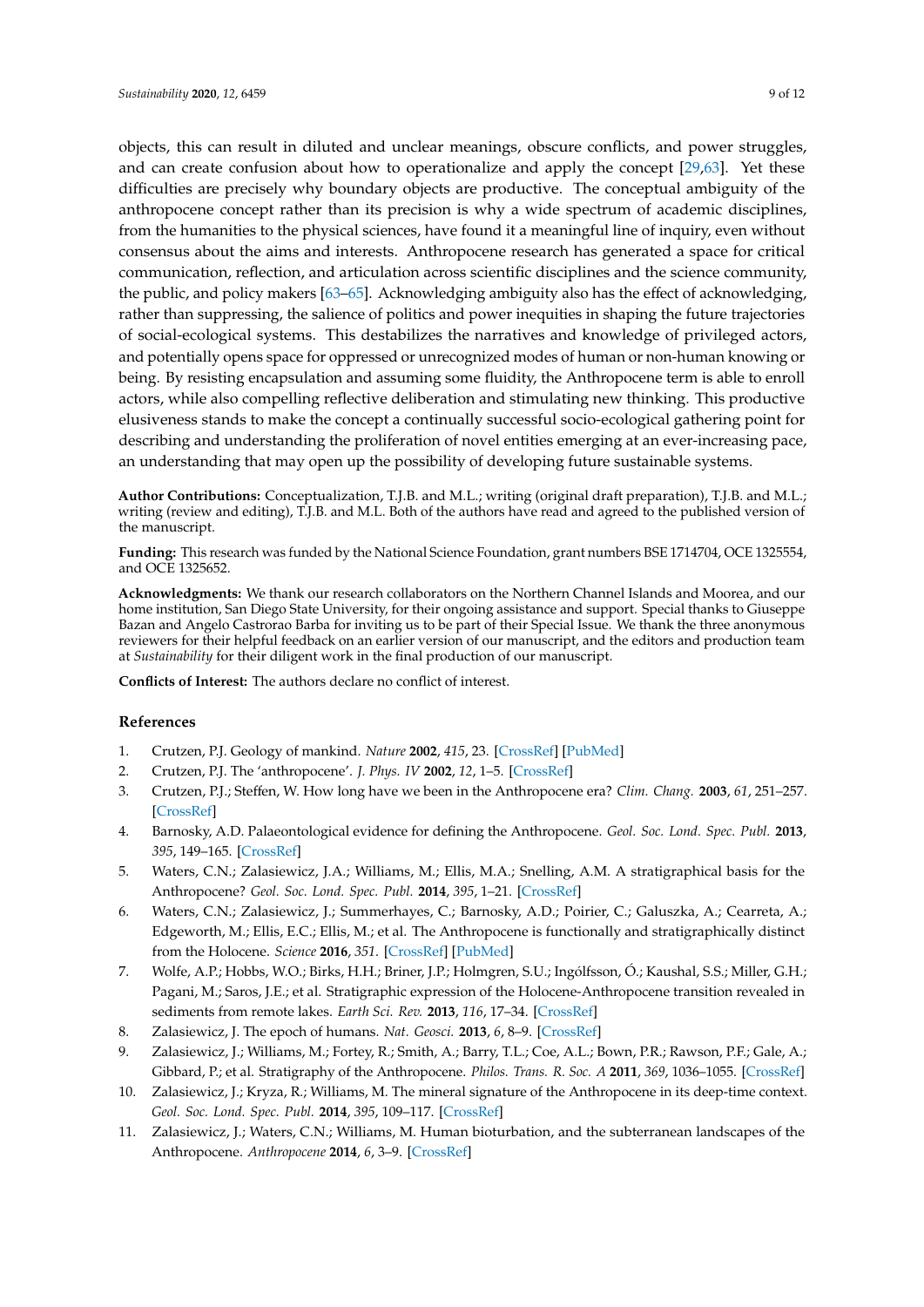- 12. Zalasiewicz, J.; Williams, M.; Waters, C.N. Can an Anthropocene series be defined and recognized? *Geol. Soc. Lond. Spec. Publ.* **2014**, *395*, 39–53. [\[CrossRef\]](http://dx.doi.org/10.1144/SP395.16)
- 13. Zalasiewicz, J.; Williams, M.; Waters, C.N.; Barnosky, A.D.; Haff, P. The technofossil record of humans. *Anthr. Rev.* **2014**, *1*, 34–43. [\[CrossRef\]](http://dx.doi.org/10.1177/2053019613514953)
- 14. Zalasiewicz, J.; Waters, C.N.; Ivar do Sul, J.; Corcoran, P.L.; Barnosky, A.D.; Cearreta, A.; Edgework, M.; Galuszka, A.; Jeandel, C.; Leinfelder, R.; et al. The geological cycle of plastics and their use as a stratigraphic indicator of the Anthropocene. *Anthropocene* **2016**, *13*, 4–17. [\[CrossRef\]](http://dx.doi.org/10.1016/j.ancene.2016.01.002)
- <span id="page-9-0"></span>15. Zalasiewicz, J.; Waters, C.N.; Wolfe, A.P.; Barnosky, A.D.; Cearreta, A.; Edgeworth, M.; Ellis, E.C.; Fairchild, I.J.; Gradstein, F.M.; Grinevald, J.; et al. Making the case for a formal Anthropocene Epoch: An analysis of ongoing critiques. *Newsl. Stratigr.* **2017**. [\[CrossRef\]](http://dx.doi.org/10.1127/nos/2017/0385)
- <span id="page-9-1"></span>16. Steffen, W.; Crutzen, P.J.; McNeill, J.R. The Anthropocene: Are humans now overwhelming the great forces of nature. *AMBIO J. Hum. Environ.* **2007**, *36*, 614–621. [\[CrossRef\]](http://dx.doi.org/10.1579/0044-7447(2007)36[614:TAAHNO]2.0.CO;2)
- 17. Steffen, W.; Grinevald, J.; Crutzen, P.; McNeill, J. The Anthropocene: Conceptual and historical perspectives. *Philos. Trans. R. Soc. A* **2011**, *369*, 842–867. [\[CrossRef\]](http://dx.doi.org/10.1098/rsta.2010.0327)
- 18. Steffen, W.; Persson, Å.; Deutsch, L.; Zalasiewicz, J.; Williams, M.; Richardson, K.; Crumley, C.; Crutzen, P.; Folke, C.; Gordon, L.; et al. The Anthropocene: From global change to planetary stewardship. *AMBIO J. Hum. Environ.* **2011**, *40*, 739–761. [\[CrossRef\]](http://dx.doi.org/10.1007/s13280-011-0185-x)
- <span id="page-9-2"></span>19. Steffen, W.; Broadgate, W.; Deutsch, L.; Gaffney, O.; Ludwig, C. The trajectory of the Anthropocene: The Great Acceleration. *Anthr. Rev.* **2015**, *2*, 81–98. [\[CrossRef\]](http://dx.doi.org/10.1177/2053019614564785)
- <span id="page-9-3"></span>20. Autin, W.J.; Holbrook, J.M. Is the Anthropocene an issue of stratigraphy or pop culture. *GSA Today* **2012**, *22*, 60–61. [\[CrossRef\]](http://dx.doi.org/10.1130/G153GW.1)
- 21. Jenson, D. Age of the sociopath. *Earth Isl. J.* **2013**, *28*, 41.
- 22. Randall, A. Time, agency and the Anthropocene. *Antiquity* **2016**, *90*, 516–517. [\[CrossRef\]](http://dx.doi.org/10.15184/aqy.2016.41)
- <span id="page-9-4"></span>23. Visconti, G. Anthropocene: Another academic invention? *Rend. Lincei* **2014**, *25*, 381–392. [\[CrossRef\]](http://dx.doi.org/10.1007/s12210-014-0317-x)
- <span id="page-9-5"></span>24. Hamilton, C.; Gemenne, F.; Bonneuil, C. *The Anthropocene and the Global Environmental Crisis: Rethinking Modernity in A New Epoch*; Routledge: Abingdon, VA, USA, 2015.
- 25. Haraway, D. Anthropocene, capitalocene, plantationocene, Chthulucene: Making kin. *Environ. Humanit.* **2015**, *6*, 159–165. [\[CrossRef\]](http://dx.doi.org/10.1215/22011919-3615934)
- <span id="page-9-6"></span>26. Moore, J. The Capitalocene, Part I: On the nature and origins of our ecological crisis. *J. Peasant Stud.* **2017**, *44*, 594–630. [\[CrossRef\]](http://dx.doi.org/10.1080/03066150.2016.1235036)
- <span id="page-9-7"></span>27. Koster, E. Anthropocene: Transdisciplinary shorthand for human disruption of the Earth System. *Geosci. Can.* **2020**, *47*, 59–64. [\[CrossRef\]](http://dx.doi.org/10.12789/geocanj.2020.47.160)
- <span id="page-9-8"></span>28. Rosen, A.M. The impacts of environmental change and human land use on alluvial valleys in the Loess Plateau of China during the Middle Holocene. *Geomorphology* **2008**, *101*, 298–307. [\[CrossRef\]](http://dx.doi.org/10.1016/j.geomorph.2008.05.017)
- <span id="page-9-9"></span>29. Star, L.S.; Griesemer, J.R. Institutional ecology, 'translations' and boundary objects: Amateurs and professionals in Berkeley's Museum of Vertebrate Zoology, 1907–1939. *Soc. Stud. Sci.* **1989**, *19*, 387–420. [\[CrossRef\]](http://dx.doi.org/10.1177/030631289019003001)
- <span id="page-9-10"></span>30. Haaker, P.L.; Parker, D.O.; Togstad, H.; Richards, D.V.; Davis, G.E.; Friedman, C.S. Mass mortality and withering syndrome in black abalone, Haliotis cracherodii, in California. In *Abalone of theWorld*; Shephard, S.A., Tegner, M.J., Guzman del Proo, S.A., Eds.; Blackwell Scientific: Oxford, UK, 1992; pp. 214–224.
- <span id="page-9-11"></span>31. Vilchis, L.I.; Tegner, M.J.; Moore, J.D.; Friedman, C.S.; Riser, K.L.; Robbins, T.T.; Dayton, P.K. Ocean warming effects on growth, reproduction, and survivorship of Southern California abalone. *Ecol. Appl.* **2005**, *15*, 469–490. [\[CrossRef\]](http://dx.doi.org/10.1890/03-5326)
- <span id="page-9-12"></span>32. Braje, T.J. *Shellfish for the Celestial Empire: The Rise and Fall of Commerical Abalone Fishing in California*; University of Utah Press: Salt Lake City, UT, USA, 2016.
- <span id="page-9-13"></span>33. Braje, T.J.; Rick, T.C.; Erlandson, J.M. A trans-Holocene historical ecological record of shellfish harvesting on California's Northern Channel Islands. *Quat. Int.* **2012**, *264*, 109–120. [\[CrossRef\]](http://dx.doi.org/10.1016/j.quaint.2011.09.011)
- <span id="page-9-14"></span>34. Braje, T.J.; Erlandson, J.M.; Rick, T.C.; Dayton, P.K.; Hatch, M.B.A. Fishing from past to present: Continuity and resilience of red abalone fisheries on the Channel Islands, California. *Ecol. Appl.* **2009**, *19*, 906–919. [\[CrossRef\]](http://dx.doi.org/10.1890/08-0135.1) [\[PubMed\]](http://www.ncbi.nlm.nih.gov/pubmed/19544733)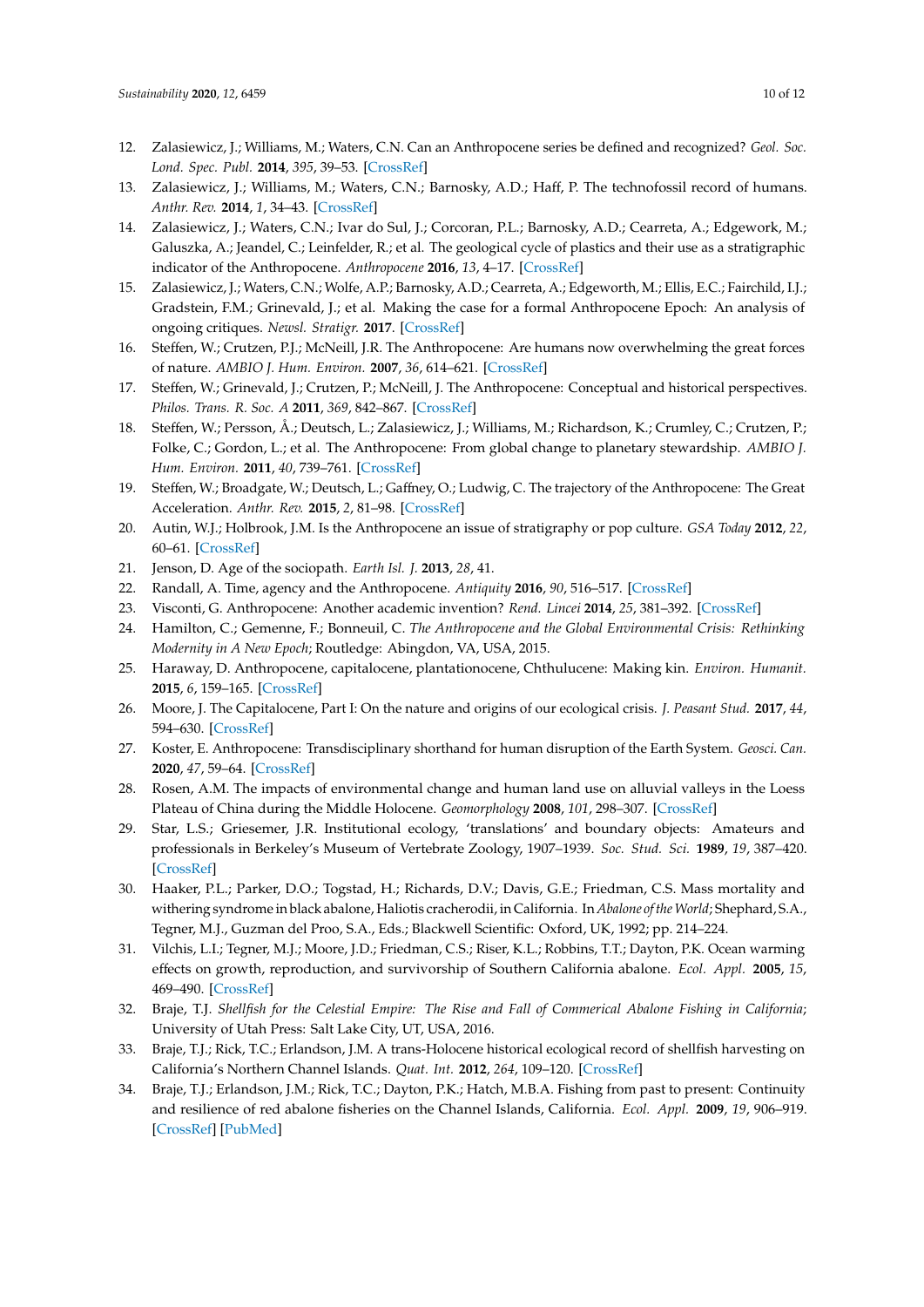- <span id="page-10-0"></span>35. Erlandson, J.M.; Rick, T.C.; Estes, J.A.; Graham, M.H.; Braje, T.J.; Vellanoweth, R.L. Sea otters, shellfish, and humans: 10,000 years of ecological interaction on San Miguel Island, California. In *Proceedings of the Sixth California Islands Symposium*; Garcelon, D.K., Schwemm, C.A., Eds.; Institute for Wildlife Studies: Arcata, CA, USA, 2005; pp. 9–21.
- <span id="page-10-1"></span>36. Ogden, A. *The California Sea Otter Trade 1784–1848*; University of California Press: Berkeley, CA, USA, 1941.
- <span id="page-10-2"></span>37. Braje, T.J.; Rick, T.C. From forest fires to fisheries management: Anthropology, conservation biology, and historical ecology. *Evol. Anthropol.* **2013**, *22*, 303–311. [\[CrossRef\]](http://dx.doi.org/10.1002/evan.21379) [\[PubMed\]](http://www.ncbi.nlm.nih.gov/pubmed/24347504)
- <span id="page-10-3"></span>38. Hughes, T.P.; Barnes, M.L.; Bellwood, D.R.; Cinner, J.E.; Cumming, G.S.; Jackson, J.B.C.; Kleypas, J.; van de Leemput, I.A.; Lough, J.M.; Morrison, T.H.; et al. Coral reefs in the Anthropocene. *Nature* **2017**, *546*, 82–90. [\[CrossRef\]](http://dx.doi.org/10.1038/nature22901)
- <span id="page-10-4"></span>39. Hughes, T.P.; Kerry, J.T.; Baird, A.H.; Connolly, S.R.; Dietzel, A.; Eakin, C.M.; Heron, S.F.; Hoey, A.S.; Hoogenboom, M.O.; Liu, G.; et al. Global warming transforms coral reef assemblages. *Nature* **2018**, *556*, 492–496. [\[CrossRef\]](http://dx.doi.org/10.1038/s41586-018-0041-2)
- <span id="page-10-5"></span>40. Costa-Pierce, B.A. Aquaculture in ancient Hawaii. *BioScience* **1987**, *37*, 320–331. [\[CrossRef\]](http://dx.doi.org/10.2307/1310688)
- <span id="page-10-6"></span>41. Robineau, C. Marae, population et territoire aux îles de la Société. *Réseau Ma'ohi J. Soci ¯ été Océanistes* **2009**, *128*, 79–90. [\[CrossRef\]](http://dx.doi.org/10.4000/jso.5861)
- <span id="page-10-7"></span>42. Cinner, J.E.; Huchery, C.; MacNeil, M.A.; Graham, N.A.J.; McClanahan, T.R.; Maina, J.; Maire, E.; Kittinger, J.N.; Hicks, C.C.; Mora, C.; et al. Bright spots among the world's coral reefs. *Nature* **2016**, *535*, 416–419. [\[CrossRef\]](http://dx.doi.org/10.1038/nature18607)
- <span id="page-10-8"></span>43. Hunter, C.E.; Lauer, M.; Levine, A.; Holbrook, S.; Rassweiler, A. Maneuvering towards adaptive co-management in a coral reef fishery. *Mar. Policy* **2018**, *98*, 77–84. [\[CrossRef\]](http://dx.doi.org/10.1016/j.marpol.2018.09.016)
- <span id="page-10-9"></span>44. Leenhardt, P.; Lauer,M.; MadiMoussa, R.; Holbrook, S.J.; Rassweiler, A.; Schmitt, R.J.; Claudet, J. Complexities and uncertainties in transitioning small-scale coral reef fisheries. *Front. Mar. Sci.* **2016**, *3*, 1–9. [\[CrossRef\]](http://dx.doi.org/10.3389/fmars.2016.00070)
- <span id="page-10-10"></span>45. Adam, T.C.; Schmitt, R.J.; Holbrook, S.J.; Brooks, A.J.; Edmunds, P.J.; Carpenter, R.C.; Bernardi, G. Herbivory, connectivity, and ecosystem resilience: Response of a coral reef to a large-scale perturbation. *PLoS ONE* **2011**, *6*, e23717. [\[CrossRef\]](http://dx.doi.org/10.1371/journal.pone.0023717)
- <span id="page-10-11"></span>46. Han, X.; Adam, T.C.; Schmitt, R.J.; Brooks, A.J.; Holbrook, S.J. Response of herbivore functional groups to sequential perturbations in Moorea, French Polynesia. *Coral Reefs* **2016**, *35*, 999–1009. [\[CrossRef\]](http://dx.doi.org/10.1007/s00338-016-1423-2)
- <span id="page-10-12"></span>47. Armitage, D.R.; Plummer, R.; Berkes, F.; Arthur, R.I.; Charles, A.T.; Davidson-Hunt, I.J.; Diduck, A.P.; Doubleday, N.C.; Johnson, D.S.; Marschke, M.; et al. Adaptive co-management for social–ecological complexity. *Front. Ecol. Environ.* **2009**, *7*, 95–102. [\[CrossRef\]](http://dx.doi.org/10.1890/070089)
- <span id="page-10-13"></span>48. Folke, C.; Hahn, T.; Olsson, P.; Norberg, J. Adaptive governance of social-ecological systems. *Annu. Rev. Environ. Resour.* **2005**, *30*, 441–473. [\[CrossRef\]](http://dx.doi.org/10.1146/annurev.energy.30.050504.144511)
- <span id="page-10-14"></span>49. Lauer, M. Changing understandings of local knowledge in island environments. *Environ. Conserv.* **2017**, *44*, 336–347. [\[CrossRef\]](http://dx.doi.org/10.1017/S0376892917000303)
- <span id="page-10-15"></span>50. Reid, W.V.; Berkes, F.; Wilbanks, T.J. *Bridging Scales and Knowledge Systems: Concepts and Applications in Ecosystem Assessment*; Island Press: Washington, DC, USA, 2006.
- <span id="page-10-16"></span>51. Gaspar, C.; Bambridge, T. Territorialités et aires marines protégées à Moorea (Polynésie française). *J. Société Océanistes* **2008**, *126–127*, 231–245. [\[CrossRef\]](http://dx.doi.org/10.4000/jso.2462)
- <span id="page-10-17"></span>52. Palsson, G.; Szerszynski, B.; Sörlin, S.; Marks, J.; Avril, B.; Crumley, C.; Hackmann, H.; Holm, P.; Ingram, J.; Kirman, A.; et al. Reconceptualizing the 'anthropos' in the Anthropocene: Integrating the social sciences and humanities in global environmental change research. *Environ. Sci. Policy* **2013**, *28*, 3–13. [\[CrossRef\]](http://dx.doi.org/10.1016/j.envsci.2012.11.004)
- <span id="page-10-18"></span>53. Waters, C.N.; Syvitski, J.P.M.; Galuszka, A.; Hancock, G.J.; Zalasiewicz, J.; Cearreta, A.; Grinevald, J.; Jeandel, C.; McNeill, J.R.; Summerhayes, C.; et al. Can nuclear weapons fallout mark the beginning of the Anthropocene Epoch? *Bull. At. Sci.* **2015**, *71*, 46–57. [\[CrossRef\]](http://dx.doi.org/10.1177/0096340215581357)
- <span id="page-10-19"></span>54. Corcoran, P.L.; Moore, C.J.; Jazvac, K. An anthropogenic marker horizon in the future rock record. *GSA Today* **2014**, *24*, 4–8. [\[CrossRef\]](http://dx.doi.org/10.1130/GSAT-G198A.1)
- <span id="page-10-20"></span>55. Hazen, R.M.; Grew, E.S.; Origlieri, M.J.; Downs, R.T. On the mineralogy of the "Anthropocene Epoch". *Am. Miner.* **2017**, *102*, 595–611. [\[CrossRef\]](http://dx.doi.org/10.2138/am-2017-5875)
- <span id="page-10-21"></span>56. Crutzen, P.J.; Schwägerl, C. Living in the Anthropocene: Towards a new global ethos. *Yale Environ. 360* **2011**. Available online: https://e360.yale.edu/features/[living\\_in\\_the\\_anthropocene\\_toward\\_a\\_new\\_global\\_ethos](https://e360.yale.edu/features/living_in_the_anthropocene_toward_a_new_global_ethos) (accessed on 11 August 2020).
- <span id="page-10-22"></span>57. Chakrabarty, D. The climate of history: Four theses. *Crit. Inq.* **2009**, *35*, 197–222. [\[CrossRef\]](http://dx.doi.org/10.1086/596640)
- <span id="page-10-23"></span>58. Hull, D. *Science as a Process*; The University of Chicago Press: Chicago, IL, USA, 1988.